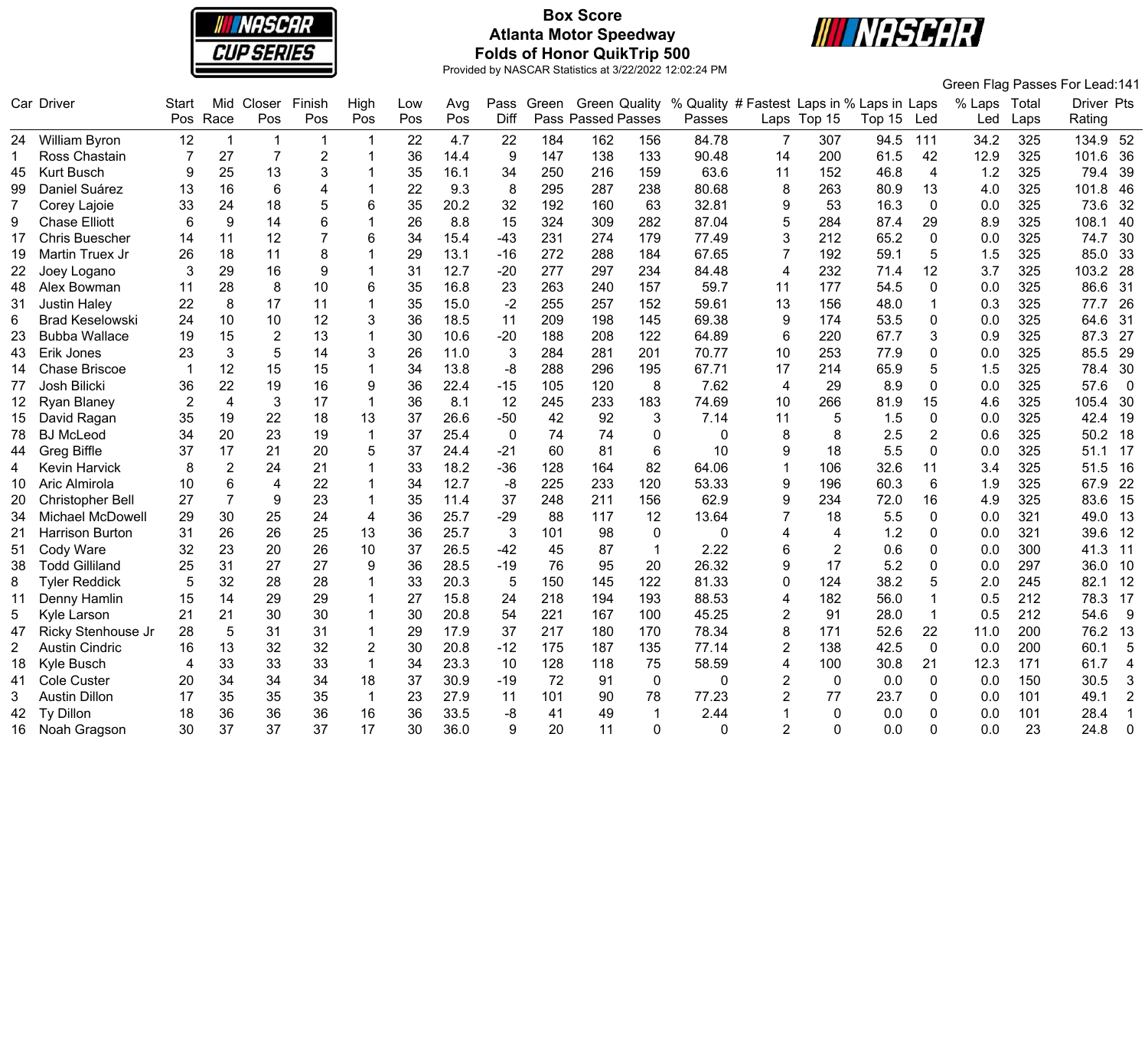NASCAR **CUP SERIES** 

#### **Average Running Position Atlanta Motor Speedway Folds of Honor QuikTrip 500**



| Rank           | Car            | <b>Driver</b>           | Team                              | Finish Pos.             | Average Pos |
|----------------|----------------|-------------------------|-----------------------------------|-------------------------|-------------|
| 1              | 24             | William Byron           | <b>Liberty University</b>         | $\mathbf 1$             | 4.71        |
| $\overline{c}$ | 12             | Ryan Blaney             | BodyArmor                         | 17                      | 8.11        |
| 3              | 9              | <b>Chase Elliott</b>    | <b>NAPA Auto Parts</b>            | 6                       | 8.81        |
| 4              | 99             | Daniel Suárez           | CommScope                         | $\overline{\mathbf{4}}$ | 9.33        |
| 5              | 23             | <b>Bubba Wallace</b>    | McDonald's                        | 13                      | 10.57       |
| 6              | 43             | Erik Jones              | FOCUSfactor                       | 14                      | 10.96       |
| 7              | 20             | Christopher Bell        | <b>DEWALT</b>                     | 23                      | 11.39       |
| 8              | 10             | Aric Almirola           | Smithfield                        | 22                      | 12.71       |
| 9              | 22             | Joey Logano             | <b>Shell Pennzoil</b>             | 9                       | 12.74       |
| 10             | 19             | Martin Truex Jr         | <b>Bass Pro Shops</b>             | 8                       | 13.07       |
| 11             | 14             | <b>Chase Briscoe</b>    | HighPoint.com                     | 15                      | 13.81       |
| 12             | $\mathbf 1$    | Ross Chastain           | AdventHealth                      | $\overline{2}$          | 14.43       |
| 13             | 31             | <b>Justin Haley</b>     | LeafFilter Gutter Protection      | 11                      | 14.97       |
| 14             | 17             | <b>Chris Buescher</b>   | <b>ITsavvy</b>                    | $\overline{7}$          | 15.41       |
| 15             | 11             | Denny Hamlin            | <b>FedEx Ground</b>               | 29                      | 15.81       |
| 16             | 45             | <b>Kurt Busch</b>       | <b>Monster Energy</b>             | 3                       | 16.07       |
| 17             | 48             | Alex Bowman             | Ally                              | 10                      | 16.76       |
| 18             | 47             | Ricky Stenhouse Jr      | Kroger/ SweetLeaf                 | 31                      | 17.90       |
| 19             | $\overline{4}$ | Kevin Harvick           | Mobil 1                           | 21                      | 18.24       |
| 20             | 6              | <b>Brad Keselowski</b>  | <b>Kohler Generators</b>          | 12                      | 18.49       |
| 21             | $\overline{7}$ | Corey Lajoie            | <b>Fraternal Order of Eagles</b>  | 5                       | 20.18       |
| 22             | 8              | <b>Tyler Reddick</b>    | 3CHI                              | 28                      | 20.33       |
| 23             | $\sqrt{5}$     | Kyle Larson             | HendrickCars.com                  | 30                      | 20.83       |
| 24             | $\overline{2}$ | <b>Austin Cindric</b>   | Menards \ Knauf                   | 32                      | 20.84       |
| 25             | 77             | Josh Bilicki            | Zeigler Auto Group                | 16                      | 22.38       |
| 26             | 18             | Kyle Busch              | M&M's                             | 33                      | 23.27       |
| 27             | 44             | <b>Greg Biffle</b>      | Stillman College                  | 20                      | 24.38       |
| 28             | 78             | <b>BJ</b> McLeod        | Celsius                           | 19                      | 25.40       |
| 29             | 34             | <b>Michael McDowell</b> | Fr8Auctions.com                   | 24                      | 25.68       |
| 30             | 21             | Harrison Burton         | <b>DEX</b> Imaging                | 25                      | 25.70       |
| 31             | 51             | Cody Ware               | Nurtec ODT Ford                   | 26                      | 26.45       |
| 32             | 15             | David Ragan             | <b>Select Blinds Ford</b>         | 18                      | 26.58       |
| 33             | 3              | <b>Austin Dillon</b>    | Bass Pro Shops / Tracker Off Road | 35                      | 27.89       |
| 34             | 38             | <b>Todd Gilliland</b>   | Georgia Peanuts                   | 27                      | 28.46       |
| 35             | 41             | <b>Cole Custer</b>      | Dixie Vodka                       | 34                      | 30.85       |
| 36             | 42             | Ty Dillon               | <b>Alsco Uniforms</b>             | 36                      | 33.48       |
| 37             | 16             | Noah Gragson            | chevyliners.com                   | 37                      | 36.03       |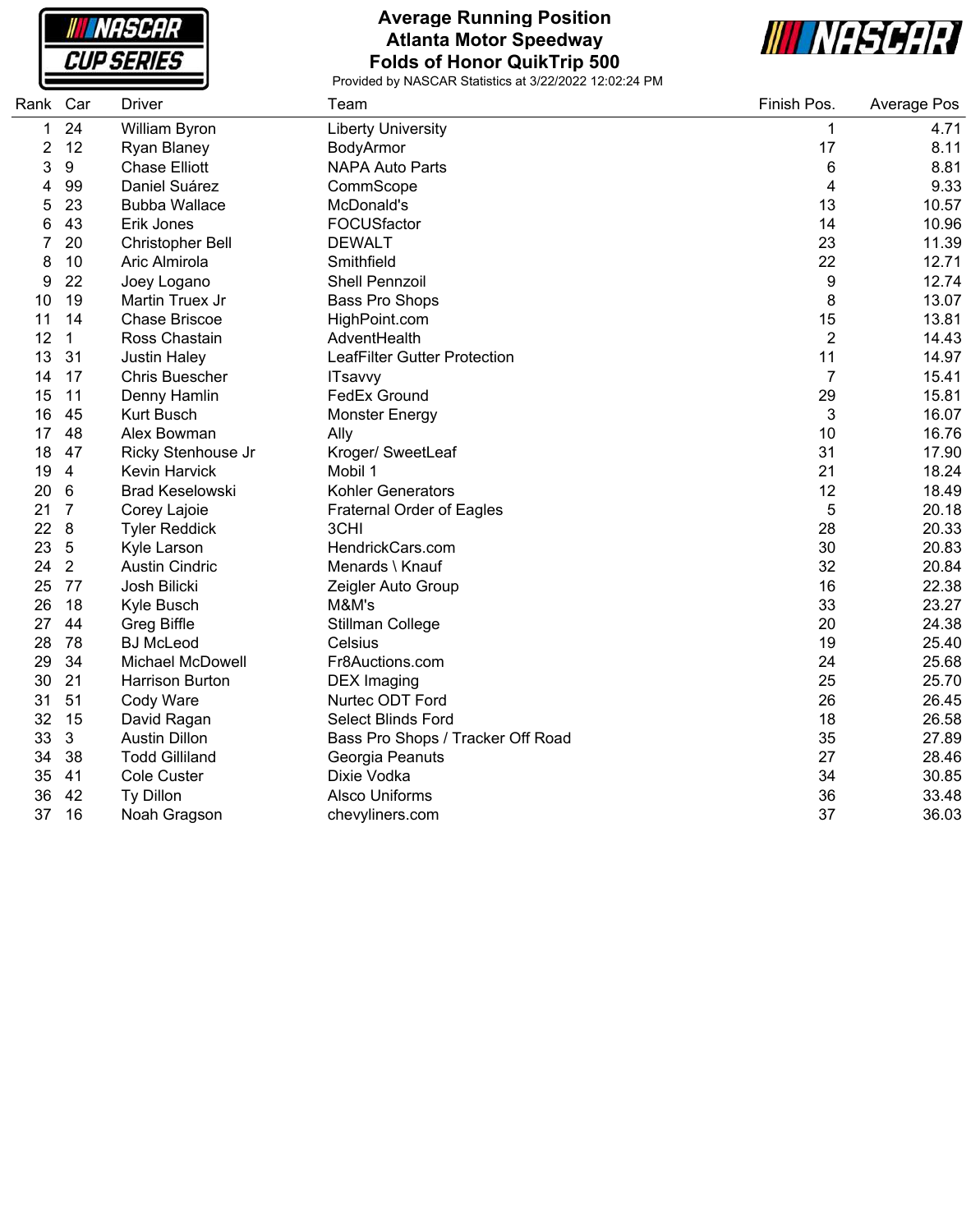**INASCAR CUP SERIES** 

#### **Closers Atlanta Motor Speedway Folds of Honor QuikTrip 500**



| Rank Car |                  | <b>Driver</b>           | Team                              | Closing Pos.              | Finish Pos.    | Gained           |
|----------|------------------|-------------------------|-----------------------------------|---------------------------|----------------|------------------|
| 1        | $\overline{7}$   | Corey Lajoie            | <b>Fraternal Order of Eagles</b>  | 18                        | 5              | 13               |
| 2        | 45               | <b>Kurt Busch</b>       | <b>Monster Energy</b>             | 13                        | 3              | $10$             |
| 3        | $\boldsymbol{9}$ | <b>Chase Elliott</b>    | <b>NAPA Auto Parts</b>            | 14                        | 6              | 8                |
| 4        | 22               | Joey Logano             | Shell Pennzoil                    | 16                        | 9              | $\overline{7}$   |
| 5        | 31               | <b>Justin Haley</b>     | LeafFilter Gutter Protection      | 17                        | 11             | 6                |
| 6        | $\mathbf{1}$     | Ross Chastain           | AdventHealth                      | $\overline{7}$            | $\overline{c}$ | 5                |
| 7        | 17               | <b>Chris Buescher</b>   | <b>ITsavvy</b>                    | 12                        | $\overline{7}$ | 5                |
| 8        | 15               | David Ragan             | Select Blinds Ford                | 22                        | 18             | 4                |
| 9        | 78               | <b>BJ</b> McLeod        | Celsius                           | 23                        | 19             | 4                |
| 10       | 19               | Martin Truex Jr         | <b>Bass Pro Shops</b>             | 11                        | 8              | 3                |
| 11       | 77               | Josh Bilicki            | Zeigler Auto Group                | 19                        | 16             | 3                |
| 12       | $\overline{4}$   | Kevin Harvick           | Mobil 1                           | 24                        | 21             | 3                |
| 13       | 99               | Daniel Suárez           | CommScope                         | 6                         | $\overline{4}$ | $\overline{2}$   |
| 14       | 44               | <b>Greg Biffle</b>      | Stillman College                  | 21                        | 20             | 1                |
| 15       | 34               | Michael McDowell        | Fr8Auctions.com                   | 25                        | 24             | 1                |
| 16       | 21               | <b>Harrison Burton</b>  | <b>DEX</b> Imaging                | 26                        | 25             | 1                |
| 17       | 24               | William Byron           | <b>Liberty University</b>         | $\mathbf 1$               | $\mathbf{1}$   | $\mathbf 0$      |
| 18       | 14               | <b>Chase Briscoe</b>    | HighPoint.com                     | 15                        | 15             | 0                |
| 19       | 38               | <b>Todd Gilliland</b>   | Georgia Peanuts                   | 27                        | 27             | $\boldsymbol{0}$ |
| 20       | $\bf 8$          | <b>Tyler Reddick</b>    | 3CHI                              | 28                        | 28             | $\mathbf 0$      |
| 21       | 11               | Denny Hamlin            | <b>FedEx Ground</b>               | 29                        | 29             | $\boldsymbol{0}$ |
| 22       | 5                | Kyle Larson             | HendrickCars.com                  | 30                        | 30             | $\mathbf 0$      |
| 23       | 47               | Ricky Stenhouse Jr      | Kroger/ SweetLeaf                 | 31                        | 31             | $\boldsymbol{0}$ |
| 24       | 2                | <b>Austin Cindric</b>   | Menards \ Knauf                   | 32                        | 32             | $\mathbf 0$      |
| 25       | 18               | Kyle Busch              | M&M's                             | 33                        | 33             | $\boldsymbol{0}$ |
| 26       | 41               | Cole Custer             | Dixie Vodka                       | 34                        | 34             | $\mathbf 0$      |
| 27       | 3                | <b>Austin Dillon</b>    | Bass Pro Shops / Tracker Off Road | 35                        | 35             | $\mathbf 0$      |
| 28       | 42               | Ty Dillon               | <b>Alsco Uniforms</b>             | 36                        | 36             | $\mathbf 0$      |
| 29       | 16               | Noah Gragson            | chevyliners.com                   | 37                        | 37             | $\mathbf 0$      |
| 30       | 48               | Alex Bowman             | Ally                              | 8                         | 10             | $-2$             |
| 31       | $6\phantom{1}$   | <b>Brad Keselowski</b>  | Kohler Generators                 | 10                        | 12             | $-2$             |
| 32       | 51               | Cody Ware               | Nurtec ODT Ford                   | 20                        | 26             | $-6$             |
| 33       | 43               | Erik Jones              | FOCUSfactor                       | 5                         | 14             | -9               |
| 34       | 23               | <b>Bubba Wallace</b>    | McDonald's                        | $\overline{2}$            | 13             | $-11$            |
| 35       | 12               | Ryan Blaney             | BodyArmor                         | $\ensuremath{\mathsf{3}}$ | 17             | $-14$            |
| 36       | 20               | <b>Christopher Bell</b> | <b>DEWALT</b>                     | 9                         | 23             | $-14$            |
| 37       | 10               | Aric Almirola           | Smithfield                        | 4                         | 22             | $-18$            |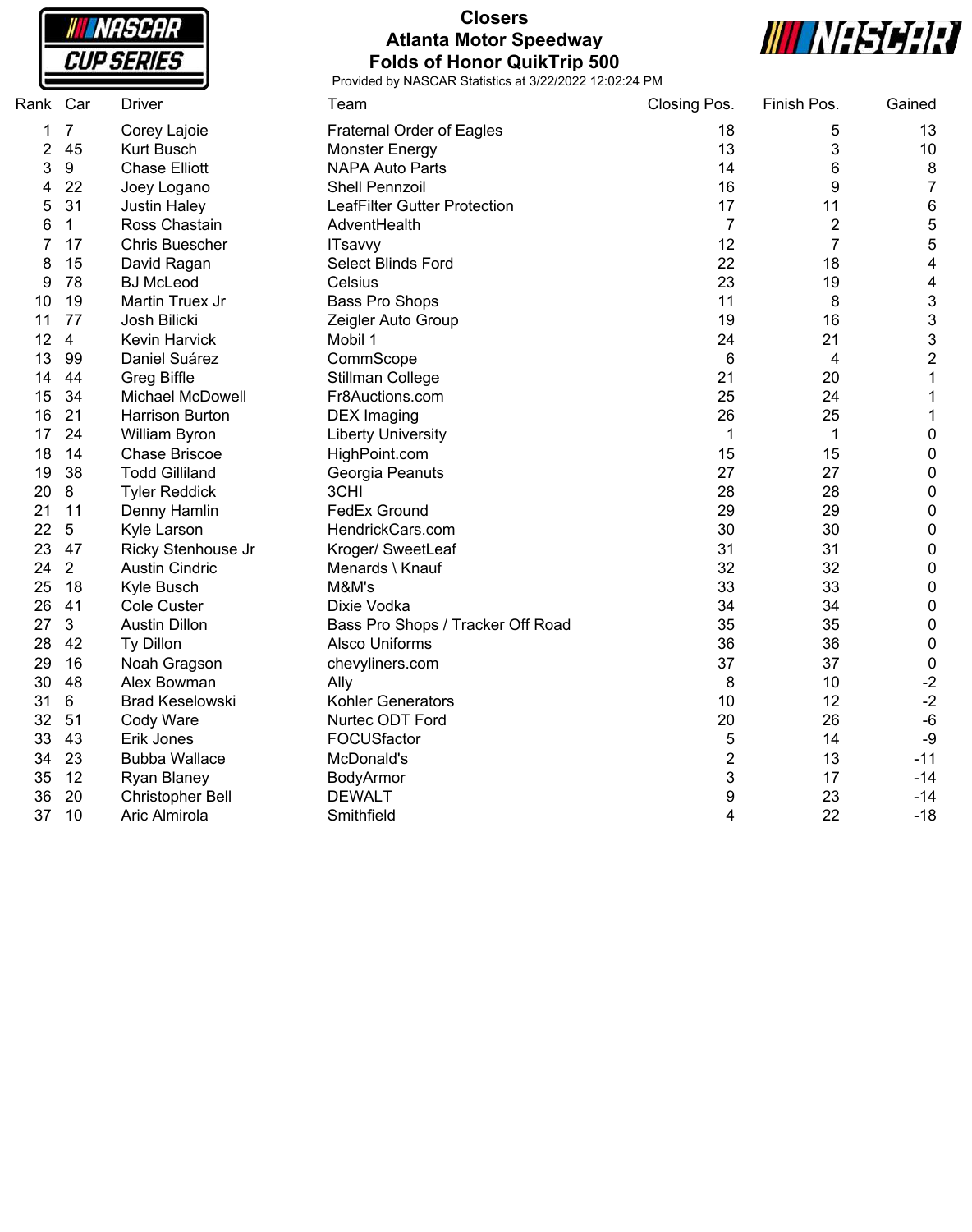**NASCAR CUP SERIES** 

# **Driver Rating Atlanta Motor Speedway Folds of Honor QuikTrip 500**



| Rank | Car            | <b>Driver</b>          | Team                                | Finish Pos.    | <b>Driver Rating</b> |
|------|----------------|------------------------|-------------------------------------|----------------|----------------------|
| 1    | 24             | William Byron          | <b>Liberty University</b>           | 1              | 134.9                |
| 2    | 9              | <b>Chase Elliott</b>   | <b>NAPA Auto Parts</b>              | 6              | 108.1                |
| 3    | 12             | Ryan Blaney            | BodyArmor                           | 17             | 105.4                |
| 4    | 22             | Joey Logano            | <b>Shell Pennzoil</b>               | 9              | 103.2                |
| 5    | 99             | Daniel Suárez          | CommScope                           | 4              | 101.8                |
| 6    | 1              | Ross Chastain          | AdventHealth                        | $\overline{2}$ | 101.6                |
|      | 23             | <b>Bubba Wallace</b>   | McDonald's                          | 13             | 87.3                 |
| 8    | 48             | Alex Bowman            | Ally                                | 10             | 86.6                 |
| 9    | 43             | Erik Jones             | FOCUSfactor                         | 14             | 85.5                 |
| 10   | 19             | Martin Truex Jr        | <b>Bass Pro Shops</b>               | 8              | 85.0                 |
| 11   | 20             | Christopher Bell       | <b>DEWALT</b>                       | 23             | 83.6                 |
| 12   | 8              | <b>Tyler Reddick</b>   | 3CHI                                | 28             | 82.1                 |
| 13   | 45             | <b>Kurt Busch</b>      | <b>Monster Energy</b>               | $\mathbf{3}$   | 79.4                 |
| 14   | 14             | <b>Chase Briscoe</b>   | HighPoint.com                       | 15             | 78.4                 |
| 15   | 11             | Denny Hamlin           | <b>FedEx Ground</b>                 | 29             | 78.3                 |
| 16   | 31             | <b>Justin Haley</b>    | <b>LeafFilter Gutter Protection</b> | 11             | 77.7                 |
| 17   | 47             | Ricky Stenhouse Jr     | Kroger/ SweetLeaf                   | 31             | 76.2                 |
| 18   | 17             | <b>Chris Buescher</b>  | <b>ITsavvy</b>                      | 7              | 74.7                 |
| 19   | $\overline{7}$ | Corey Lajoie           | <b>Fraternal Order of Eagles</b>    | 5              | 73.6                 |
| 20   | 10             | Aric Almirola          | Smithfield                          | 22             | 67.9                 |
| 21   | 6              | <b>Brad Keselowski</b> | Kohler Generators                   | 12             | 64.6                 |
| 22   | 18             | Kyle Busch             | M&M's                               | 33             | 61.7                 |
| 23   | $\overline{2}$ | <b>Austin Cindric</b>  | Menards \ Knauf                     | 32             | 60.1                 |
| 24   | 77             | Josh Bilicki           | Zeigler Auto Group                  | 16             | 57.6                 |
| 25   | 5              | Kyle Larson            | HendrickCars.com                    | 30             | 54.6                 |
| 26   | 4              | Kevin Harvick          | Mobil 1                             | 21             | 51.5                 |
| 27   | 44             | <b>Greg Biffle</b>     | Stillman College                    | 20             | 51.1                 |
| 28   | 78             | <b>BJ</b> McLeod       | Celsius                             | 19             | 50.2                 |
| 29   | 3              | <b>Austin Dillon</b>   | Bass Pro Shops / Tracker Off Road   | 35             | 49.1                 |
| 30   | 34             | Michael McDowell       | Fr8Auctions.com                     | 24             | 49.0                 |
| 31   | 15             | David Ragan            | <b>Select Blinds Ford</b>           | 18             | 42.4                 |
| 32   | 51             | Cody Ware              | Nurtec ODT Ford                     | 26             | 41.3                 |
| 33   | 21             | <b>Harrison Burton</b> | <b>DEX</b> Imaging                  | 25             | 39.6                 |
| 34   | 38             | <b>Todd Gilliland</b>  | Georgia Peanuts                     | 27             | 36.0                 |
| 35   | 41             | <b>Cole Custer</b>     | Dixie Vodka                         | 34             | 30.5                 |
| 36   | 42             | Ty Dillon              | <b>Alsco Uniforms</b>               | 36             | 28.4                 |
| 37   | 16             | Noah Gragson           | chevyliners.com                     | 37             | 24.8                 |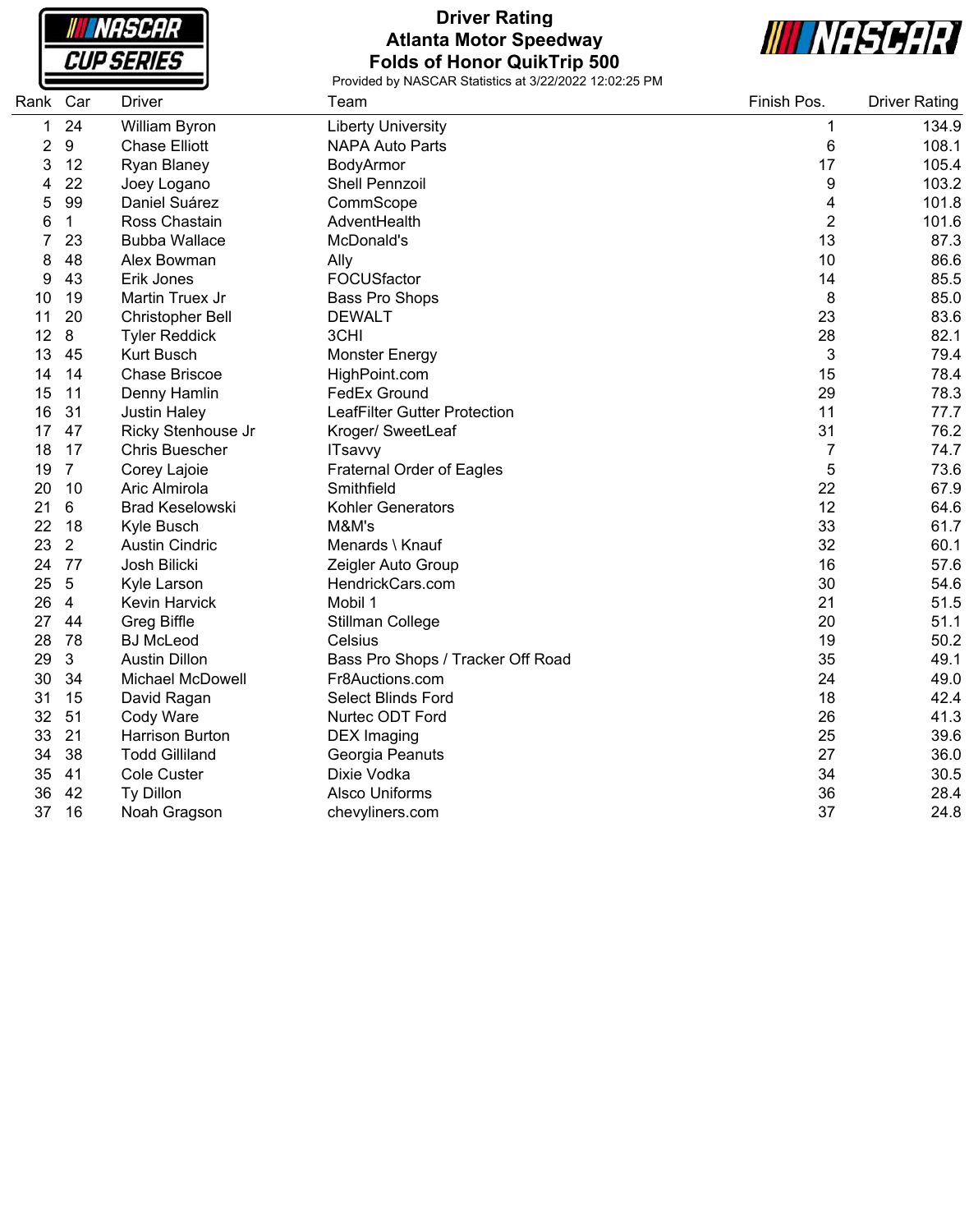**NASCAR CUP SERIES** 

#### **Fastest Drivers Early In A Run Atlanta Motor Speedway Folds of Honor QuikTrip 500**



| Car | <b>Driver</b>           | Team                         | Laps | Finish Pos. | Speed   |
|-----|-------------------------|------------------------------|------|-------------|---------|
| 7   | Corey Lajoie            | Fraternal Order of Eagles    | 325  | 5           | 183.501 |
| 45  | Kurt Busch              | Monster Energy               | 325  | 3           | 183.470 |
| 31  | <b>Justin Haley</b>     | LeafFilter Gutter Protection | 325  | 11          | 183.461 |
| 48  | Alex Bowman             | Ally                         | 325  | 10          | 183.451 |
| 77  | Josh Bilicki            | Zeigler Auto Group           | 325  | 16          | 183.119 |
| 24  | William Byron           | <b>Liberty University</b>    | 325  |             | 183.106 |
| 22  | Joey Logano             | <b>Shell Pennzoil</b>        | 325  | 9           | 183.084 |
| 1   | Ross Chastain           | AdventHealth                 | 325  | 2           | 183.075 |
| 99  | Daniel Suárez           | CommScope                    | 325  | 4           | 183.047 |
| 6   | <b>Brad Keselowski</b>  | Kohler Generators            | 325  | 12          | 183.046 |
| 14  | <b>Chase Briscoe</b>    | HighPoint.com                | 325  | 15          | 182.989 |
| 12  | Ryan Blaney             | BodyArmor                    | 325  | 17          | 182.969 |
| 17  | Chris Buescher          | <b>ITsavvy</b>               | 325  |             | 182.922 |
| 9   | <b>Chase Elliott</b>    | <b>NAPA Auto Parts</b>       | 325  | 6           | 182.848 |
| 43  | Erik Jones              | FOCUSfactor                  | 325  | 14          | 182.782 |
| 20  | Christopher Bell        | <b>DEWALT</b>                | 325  | 23          | 182.695 |
| 19  | Martin Truex Jr         | Bass Pro Shops               | 325  | 8           | 182.687 |
| 23  | <b>Bubba Wallace</b>    | McDonald's                   | 325  | 13          | 182.601 |
| 10  | Aric Almirola           | Smithfield                   | 325  | 22          | 182.319 |
| 78  | <b>BJ</b> McLeod        | Celsius                      | 325  | 19          | 182.007 |
| 34  | <b>Michael McDowell</b> | Fr8Auctions.com              | 321  | 24          | 181.859 |
| 44  | Greg Biffle             | Stillman College             | 325  | 20          | 181.302 |
| 15  | David Ragan             | Select Blinds Ford           | 325  | 18          | 181.301 |
| 4   | <b>Kevin Harvick</b>    | Mobil 1                      | 325  | 21          | 180.449 |
| 21  | <b>Harrison Burton</b>  | <b>DEX Imaging</b>           | 321  | 25          | 179.599 |
|     | Rank                    |                              |      |             |         |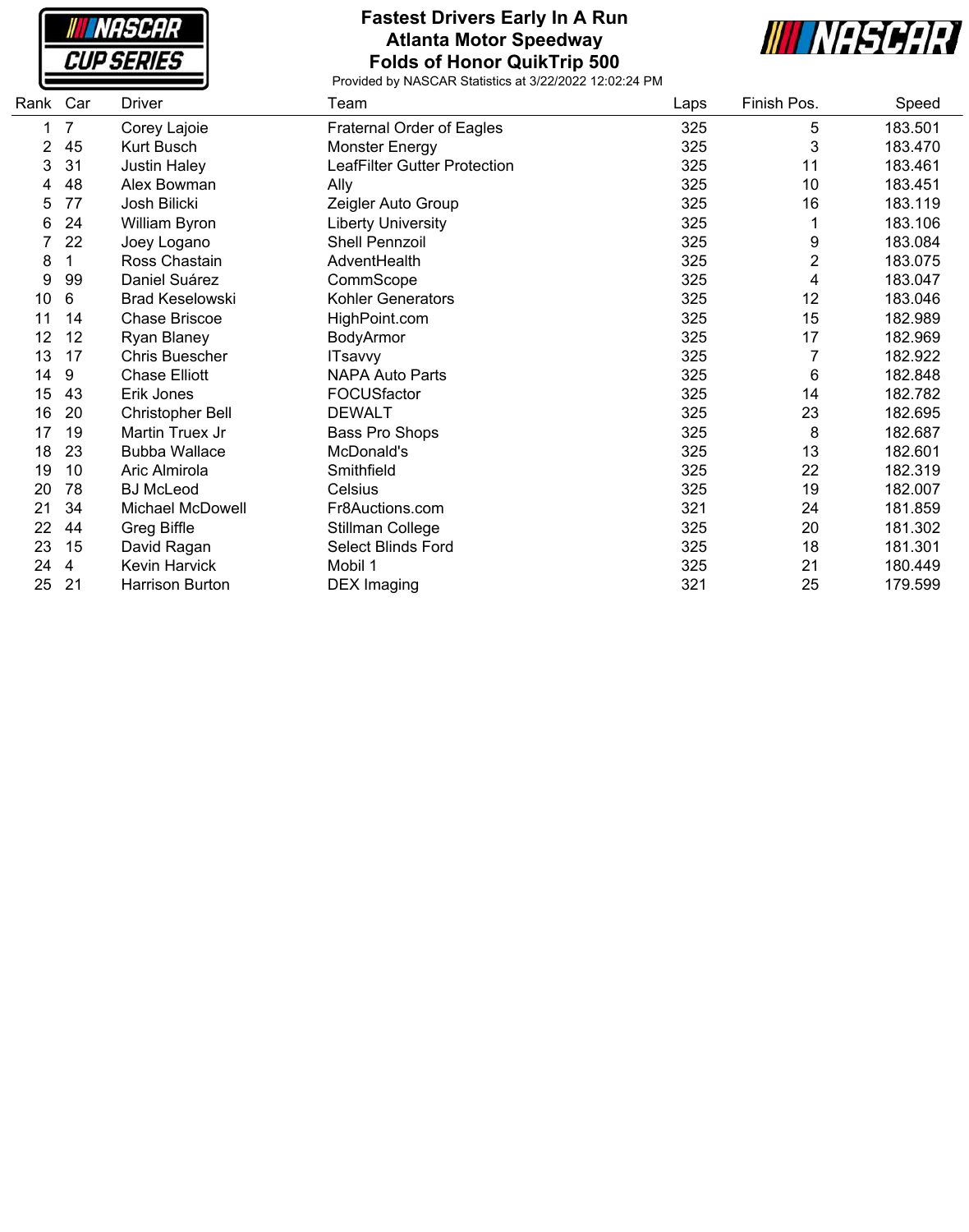**NASCAR CUP SERIES** 

# **Fastest Drivers Late In A Run Atlanta Motor Speedway Folds of Honor QuikTrip 500**



| Rank | Car | <b>Driver</b>           | Team                                | Laps | Finish Pos.    | Speed   |
|------|-----|-------------------------|-------------------------------------|------|----------------|---------|
|      | 17  | Chris Buescher          | <b>ITsavvy</b>                      | 325  | 7              | 183.925 |
| 2    | 20  | <b>Christopher Bell</b> | <b>DEWALT</b>                       | 325  | 23             | 183.906 |
| 3    | 9   | <b>Chase Elliott</b>    | <b>NAPA Auto Parts</b>              | 325  | 6              | 183.905 |
| 4    | 12  | <b>Ryan Blaney</b>      | BodyArmor                           | 325  | 17             | 183.869 |
| 5    | 22  | Joey Logano             | Shell Pennzoil                      | 325  | 9              | 183.862 |
| 6    | 14  | Chase Briscoe           | HighPoint.com                       | 325  | 15             | 183.790 |
|      | 19  | Martin Truex Jr         | Bass Pro Shops                      | 325  | 8              | 183.730 |
| 8    | 7   | Corey Lajoie            | Fraternal Order of Eagles           | 325  | 5              | 183.679 |
| 9    | 23  | <b>Bubba Wallace</b>    | McDonald's                          | 325  | 13             | 183.669 |
| 10   |     | Ross Chastain           | AdventHealth                        | 325  | $\overline{2}$ | 183.668 |
| 11   | 43  | Erik Jones              | FOCUSfactor                         | 325  | 14             | 183.609 |
| 12   | 99  | Daniel Suárez           | CommScope                           | 325  | 4              | 183.595 |
| 13   | 48  | Alex Bowman             | Ally                                | 325  | 10             | 183.566 |
| 14   | 10  | Aric Almirola           | Smithfield                          | 325  | 22             | 183.539 |
| 15   | 24  | William Byron           | <b>Liberty University</b>           | 325  | 1              | 183.513 |
| 16   | 31  | <b>Justin Haley</b>     | <b>LeafFilter Gutter Protection</b> | 325  | 11             | 183.497 |
| 17   | 6   | <b>Brad Keselowski</b>  | <b>Kohler Generators</b>            | 325  | 12             | 183.270 |
| 18   | 45  | Kurt Busch              | <b>Monster Energy</b>               | 325  | 3              | 183.107 |
| 19   | 44  | Greg Biffle             | Stillman College                    | 325  | 20             | 183.048 |
| 20   | 34  | <b>Michael McDowell</b> | Fr8Auctions.com                     | 321  | 24             | 182.909 |
| 21   | 77  | Josh Bilicki            | Zeigler Auto Group                  | 325  | 16             | 182.800 |
| 22   | 78  | <b>BJ</b> McLeod        | Celsius                             | 325  | 19             | 182.259 |
| 23   | 4   | Kevin Harvick           | Mobil 1                             | 325  | 21             | 181.829 |
| 24   | 15  | David Ragan             | Select Blinds Ford                  | 325  | 18             | 180.108 |
| 25   | 21  | Harrison Burton         | <b>DEX Imaging</b>                  | 321  | 25             | 179.754 |
|      |     |                         |                                     |      |                |         |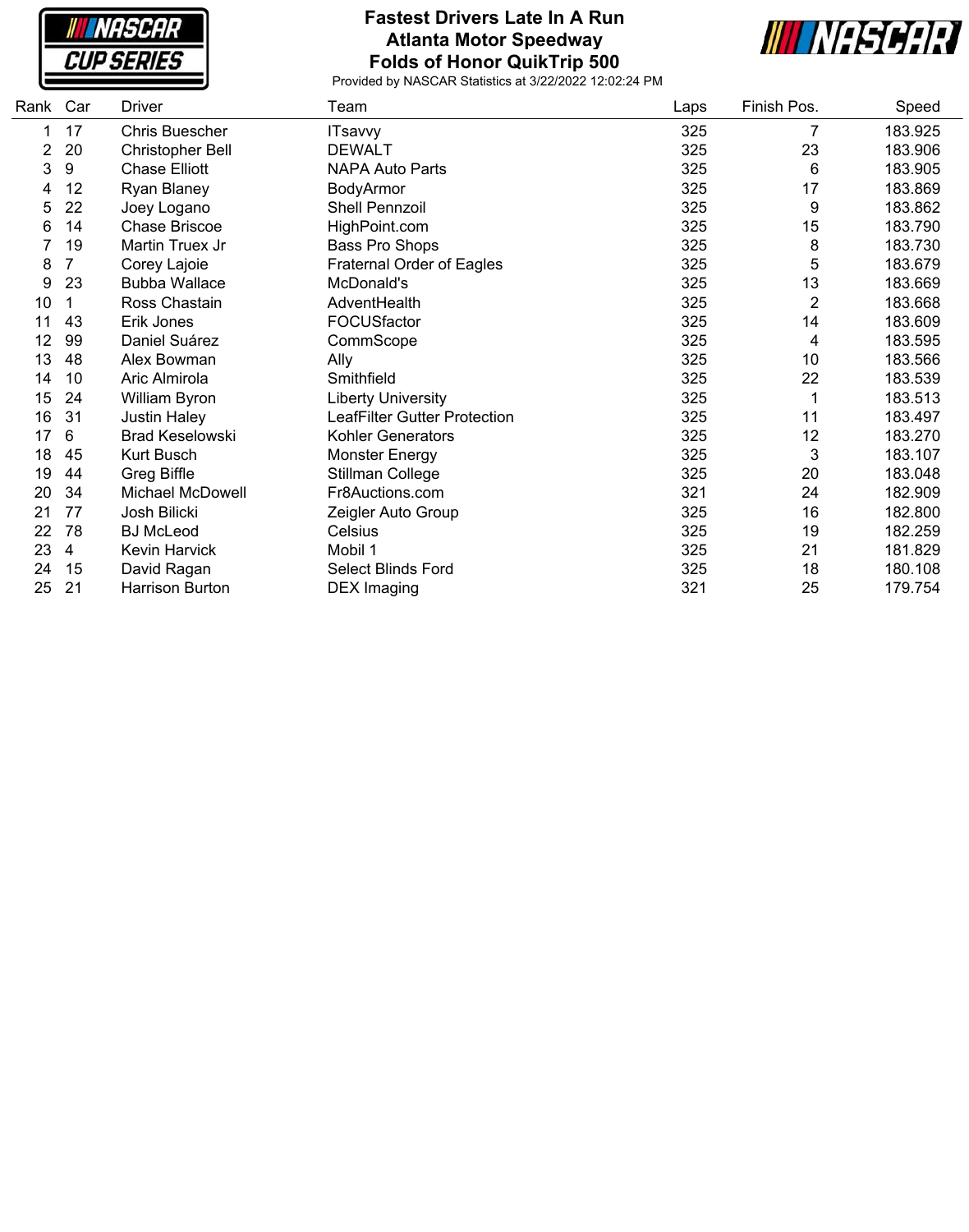**NASCAR CUP SERIES** 

### **Fastest Laps Run Atlanta Motor Speedway Folds of Honor QuikTrip 500**



| Rank Car |                  | <b>Driver</b>           | Team                                | Percentage | Finish Pos. | Laps                    |
|----------|------------------|-------------------------|-------------------------------------|------------|-------------|-------------------------|
| 1        | 14               | Chase Briscoe           | HighPoint.com                       | 7.2        | 15          | 17                      |
| 2        | $\mathbf 1$      | Ross Chastain           | AdventHealth                        | 5.9        | 2           | 14                      |
| 3        | 31               | <b>Justin Haley</b>     | <b>LeafFilter Gutter Protection</b> | 5.5        | 11          | 13                      |
| 4        | 45               | <b>Kurt Busch</b>       | <b>Monster Energy</b>               | 4.6        | 3           | 11                      |
| 5        | 48               | Alex Bowman             | Ally                                | 4.6        | 10          | 11                      |
| 6        | 15               | David Ragan             | Select Blinds Ford                  | 4.6        | 18          | 11                      |
| 7        | 43               | Erik Jones              | FOCUSfactor                         | 4.2        | 14          | 10                      |
| 8        | 12               | Ryan Blaney             | BodyArmor                           | 4.2        | 17          | 10                      |
| 9        | $\overline{7}$   | Corey Lajoie            | <b>Fraternal Order of Eagles</b>    | 3.8        | 5           | 9                       |
| 10       | 6                | <b>Brad Keselowski</b>  | <b>Kohler Generators</b>            | 3.8        | 12          | 9                       |
| 11       | 44               | <b>Greg Biffle</b>      | Stillman College                    | 3.8        | 20          | $\boldsymbol{9}$        |
| 12       | 10               | Aric Almirola           | Smithfield                          | 3.8        | 22          | $\boldsymbol{9}$        |
| 13       | 20               | <b>Christopher Bell</b> | <b>DEWALT</b>                       | 3.8        | 23          | 9                       |
| 14       | 38               | <b>Todd Gilliland</b>   | Georgia Peanuts                     | 3.8        | 27          | $\boldsymbol{9}$        |
| 15       | 99               | Daniel Suárez           | CommScope                           | 3.4        | 4           | 8                       |
| 16       | 78               | <b>BJ McLeod</b>        | Celsius                             | 3.4        | 19          | 8                       |
| 17       | 47               | Ricky Stenhouse Jr      | Kroger/ SweetLeaf                   | 3.4        | 31          | 8                       |
| 18       | 24               | William Byron           | <b>Liberty University</b>           | 3.0        | 1           | 7                       |
| 19       | 19               | Martin Truex Jr         | Bass Pro Shops                      | 3.0        | 8           | 7                       |
| 20       | 34               | <b>Michael McDowell</b> | Fr8Auctions.com                     | 3.0        | 24          | 7                       |
| 21       | 23               | <b>Bubba Wallace</b>    | McDonald's                          | 2.5        | 13          | 6                       |
| 22       | 51               | Cody Ware               | Nurtec ODT Ford                     | 2.5        | 26          | 6                       |
| 23       | $\boldsymbol{9}$ | <b>Chase Elliott</b>    | <b>NAPA Auto Parts</b>              | 2.1        | 6           | 5                       |
| 24       | 22               | Joey Logano             | <b>Shell Pennzoil</b>               | 1.7        | 9           | 4                       |
| 25       | 77               | Josh Bilicki            | Zeigler Auto Group                  | 1.7        | 16          | 4                       |
| 26       | 21               | <b>Harrison Burton</b>  | <b>DEX Imaging</b>                  | 1.7        | 25          | $\overline{4}$          |
| 27       | 11               | Denny Hamlin            | FedEx Ground                        | 1.7        | 29          | 4                       |
| 28       | 18               | Kyle Busch              | M&M's                               | 1.7        | 33          | 4                       |
| 29       | 17               | <b>Chris Buescher</b>   | <b>ITsavvy</b>                      | 1.3        | 7           | 3                       |
| 30       | 5                | Kyle Larson             | HendrickCars.com                    | 0.8        | 30          | $\overline{\mathbf{c}}$ |
| 31       | $\overline{2}$   | <b>Austin Cindric</b>   | Menards \ Knauf                     | 0.8        | 32          | $\mathbf{2}$            |
| 32       | 41               | <b>Cole Custer</b>      | Dixie Vodka                         | 0.8        | 34          | $\overline{\mathbf{c}}$ |
| 33       | 3                | <b>Austin Dillon</b>    | Bass Pro Shops / Tracker Off Road   | 0.8        | 35          | $\boldsymbol{2}$        |
| 34       | 16               | Noah Gragson            | chevyliners.com                     | 0.8        | 37          | 2                       |
| 35       | 4                | <b>Kevin Harvick</b>    | Mobil 1                             | 0.4        | 21          | 1                       |
| 36       | 42               | Ty Dillon               | <b>Alsco Uniforms</b>               | 0.4        | 36          | 1                       |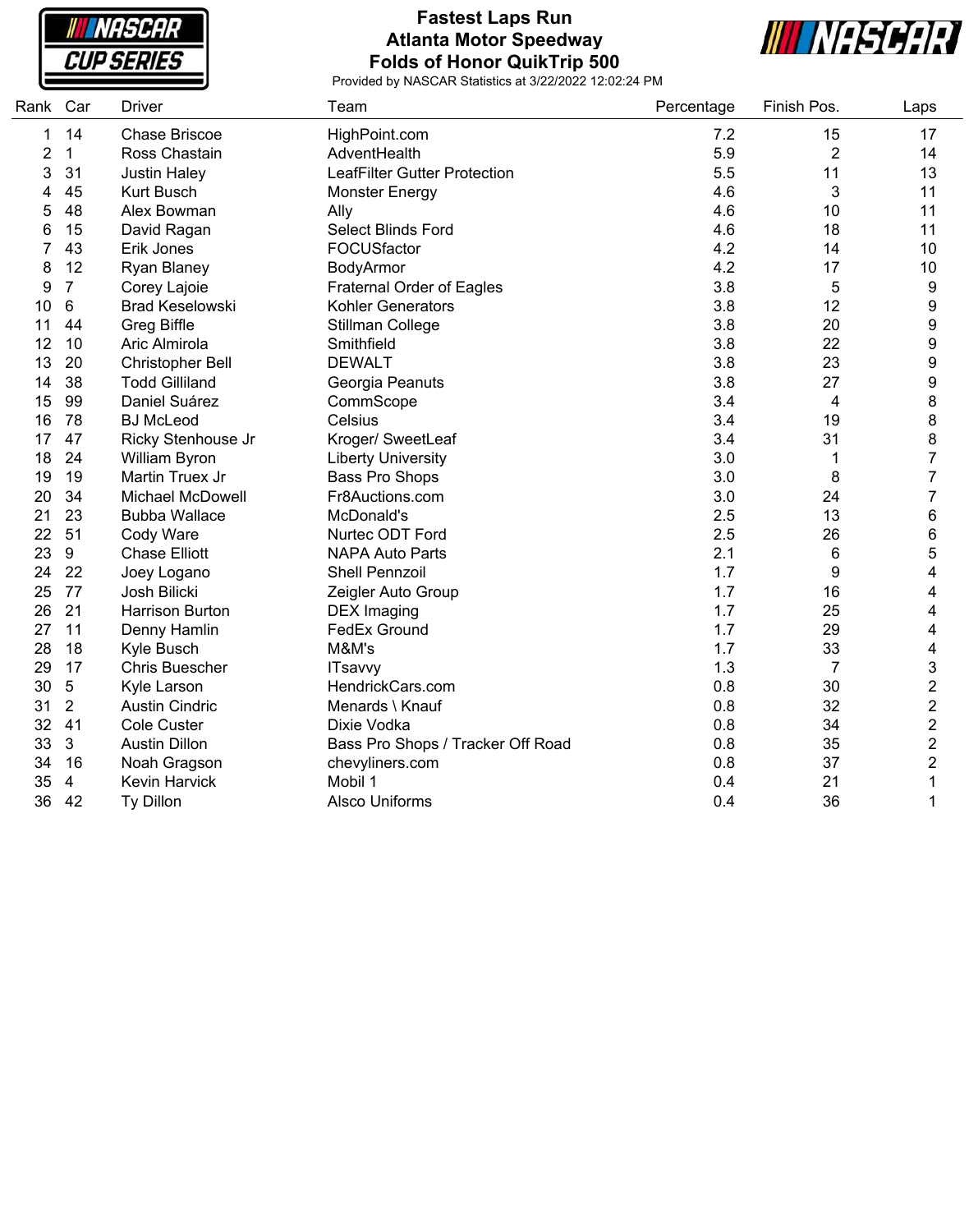

# **Fastest on Restarts Atlanta Motor Speedway Folds of Honor QuikTrip 500**



| Rank | Car            | <b>Driver</b>          | Team                              | Finish Pos.             | Average Speed |
|------|----------------|------------------------|-----------------------------------|-------------------------|---------------|
| 1    | 48             | Alex Bowman            | Ally                              | 10                      | 182.857       |
| 2    | 12             | Ryan Blaney            | BodyArmor                         | 17                      | 182.838       |
| 3    | 20             | Christopher Bell       | <b>DEWALT</b>                     | 23                      | 182.825       |
| 4    | 24             | William Byron          | <b>Liberty University</b>         | $\mathbf 1$             | 182.819       |
| 5    | 9              | <b>Chase Elliott</b>   | <b>NAPA Auto Parts</b>            | $\,6$                   | 182.789       |
| 6    | 22             | Joey Logano            | Shell Pennzoil                    | $\boldsymbol{9}$        | 182.788       |
| 7    | 43             | Erik Jones             | FOCUSfactor                       | 14                      | 182.778       |
| 8    | 99             | Daniel Suárez          | CommScope                         | $\overline{\mathbf{4}}$ | 182.770       |
| 9    | 14             | <b>Chase Briscoe</b>   | HighPoint.com                     | 15                      | 182.770       |
| 10   | 23             | <b>Bubba Wallace</b>   | McDonald's                        | 13                      | 182.728       |
| 11   | 31             | <b>Justin Haley</b>    | LeafFilter Gutter Protection      | 11                      | 182.699       |
| 12   | $\mathbf{1}$   | Ross Chastain          | AdventHealth                      | $\overline{\mathbf{c}}$ | 182.696       |
| 13   | 45             | <b>Kurt Busch</b>      | <b>Monster Energy</b>             | 3                       | 182.682       |
| 14   | 19             | Martin Truex Jr        | <b>Bass Pro Shops</b>             | 8                       | 182.681       |
| 15   | $\overline{7}$ | Corey Lajoie           | <b>Fraternal Order of Eagles</b>  | 5                       | 182.671       |
| 16   | 17             | <b>Chris Buescher</b>  | <b>ITsavvy</b>                    | $\overline{7}$          | 182.589       |
| 17   | 5              | Kyle Larson            | HendrickCars.com                  | 30                      | 182.560       |
| 18   | 47             | Ricky Stenhouse Jr     | Kroger/ SweetLeaf                 | 31                      | 182.513       |
| 19   | 11             | Denny Hamlin           | FedEx Ground                      | 29                      | 182.486       |
| 20   | 6              | <b>Brad Keselowski</b> | Kohler Generators                 | 12                      | 182.417       |
| 21   | 3              | <b>Austin Dillon</b>   | Bass Pro Shops / Tracker Off Road | 35                      | 182.409       |
| 22   | 10             | Aric Almirola          | Smithfield                        | 22                      | 182.382       |
| 23   | 77             | Josh Bilicki           | Zeigler Auto Group                | 16                      | 182.358       |
| 24   | $\overline{2}$ | <b>Austin Cindric</b>  | Menards \ Knauf                   | 32                      | 182.279       |
| 25   | 42             | Ty Dillon              | <b>Alsco Uniforms</b>             | 36                      | 181.793       |
| 26   | 78             | <b>BJ McLeod</b>       | Celsius                           | 19                      | 181.758       |
| 27   | 44             | <b>Greg Biffle</b>     | Stillman College                  | 20                      | 181.661       |
| 28   | 16             | Noah Gragson           | chevyliners.com                   | 37                      | 181.558       |
| 29   | 41             | <b>Cole Custer</b>     | Dixie Vodka                       | 34                      | 181.337       |
| 30   | 18             | Kyle Busch             | M&M's                             | 33                      | 181.200       |
| 31   | 51             | Cody Ware              | Nurtec ODT Ford                   | 26                      | 181.085       |
| 32   | 15             | David Ragan            | Select Blinds Ford                | 18                      | 180.559       |
| 33   | 34             | Michael McDowell       | Fr8Auctions.com                   | 24                      | 180.529       |
| 34   | 8              | <b>Tyler Reddick</b>   | 3CHI                              | 28                      | 180.474       |
| 35   | 38             | <b>Todd Gilliland</b>  | Georgia Peanuts                   | 27                      | 180.274       |
| 36   | $\overline{4}$ | Kevin Harvick          | Mobil 1                           | 21                      | 180.054       |
| 37   | 21             | <b>Harrison Burton</b> | <b>DEX</b> Imaging                | 25                      | 178.010       |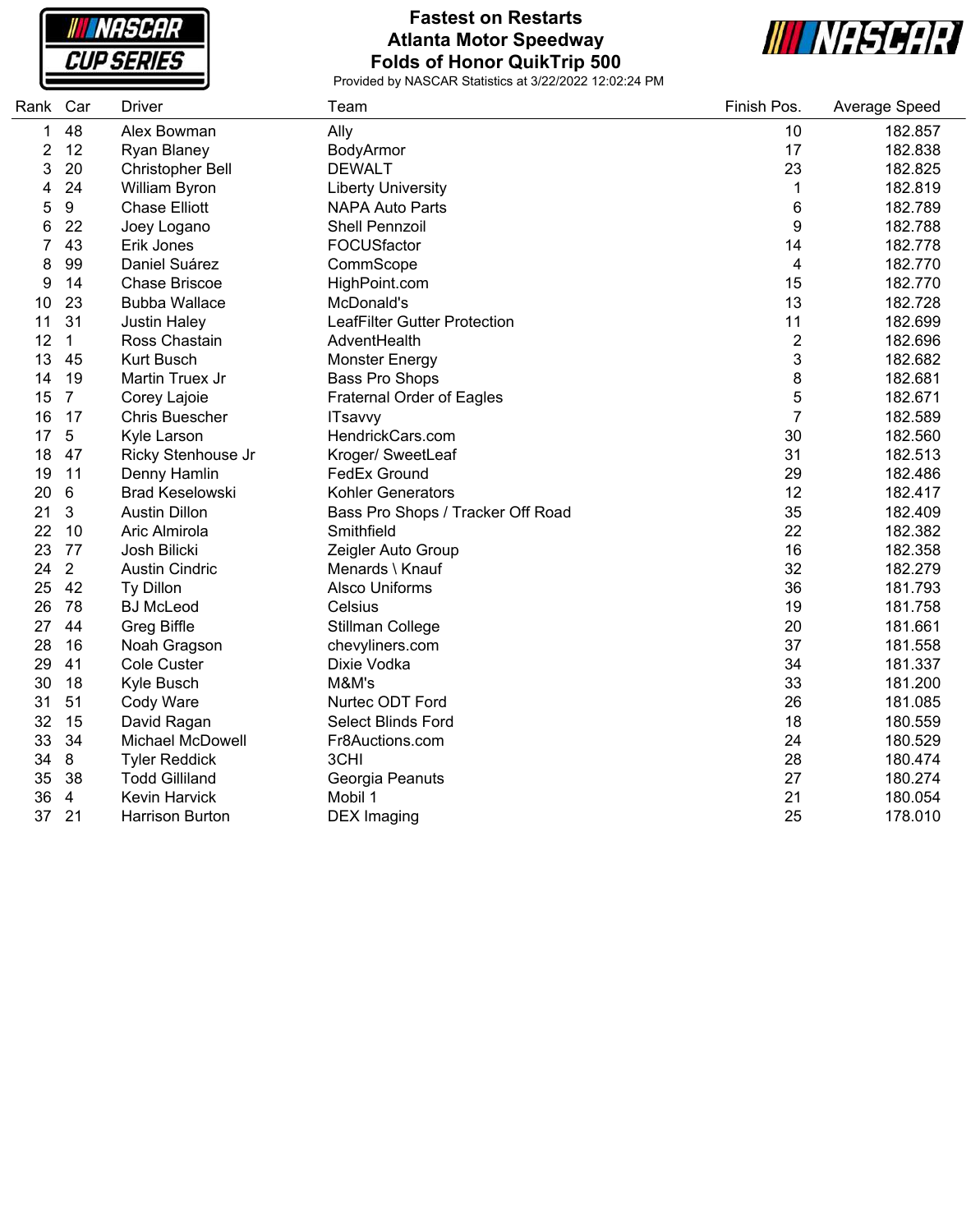**NASCAR CUP SERIES** 

# **Green Flag Passes Atlanta Motor Speedway Folds of Honor QuikTrip 500**



| Rank Car |                  | <b>Driver</b>           | Team                                | Finish Pos.    | <b>Green Flag Passes</b> |
|----------|------------------|-------------------------|-------------------------------------|----------------|--------------------------|
| 1        | $\boldsymbol{9}$ | <b>Chase Elliott</b>    | <b>NAPA Auto Parts</b>              | 6              | 324                      |
| 2        | 99               | Daniel Suárez           | CommScope                           | 4              | 295                      |
| 3        | 14               | <b>Chase Briscoe</b>    | HighPoint.com                       | 15             | 288                      |
| 4        | 43               | Erik Jones              | FOCUSfactor                         | 14             | 284                      |
| 5        | 22               | Joey Logano             | <b>Shell Pennzoil</b>               | 9              | 277                      |
| 6        | 19               | Martin Truex Jr         | Bass Pro Shops                      | 8              | 272                      |
|          | 48               | Alex Bowman             | Ally                                | 10             | 263                      |
| 8        | 31               | <b>Justin Haley</b>     | <b>LeafFilter Gutter Protection</b> | 11             | 255                      |
| 9        | 45               | <b>Kurt Busch</b>       | <b>Monster Energy</b>               | 3              | 250                      |
| 10       | 20               | <b>Christopher Bell</b> | <b>DEWALT</b>                       | 23             | 248                      |
| 11       | 12               | <b>Ryan Blaney</b>      | BodyArmor                           | 17             | 245                      |
| 12       | 17               | <b>Chris Buescher</b>   | <b>ITsavvy</b>                      | $\overline{7}$ | 231                      |
| 13       | 10               | Aric Almirola           | Smithfield                          | 22             | 225                      |
| 14       | 5                | Kyle Larson             | HendrickCars.com                    | 30             | 221                      |
| 15       | 11               | Denny Hamlin            | <b>FedEx Ground</b>                 | 29             | 218                      |
| 16       | 47               | Ricky Stenhouse Jr      | Kroger/ SweetLeaf                   | 31             | 217                      |
| 17       | 6                | <b>Brad Keselowski</b>  | Kohler Generators                   | 12             | 209                      |
| 18       | $\overline{7}$   | Corey Lajoie            | Fraternal Order of Eagles           | 5              | 192                      |
| 19       | 23               | <b>Bubba Wallace</b>    | McDonald's                          | 13             | 188                      |
| 20       | 24               | William Byron           | <b>Liberty University</b>           | 1              | 184                      |
| 21       | 2                | <b>Austin Cindric</b>   | Menards \ Knauf                     | 32             | 175                      |
| 22       | 8                | <b>Tyler Reddick</b>    | 3CHI                                | 28             | 150                      |
| 23       | 1                | Ross Chastain           | AdventHealth                        | $\overline{2}$ | 147                      |
| 24       | 4                | <b>Kevin Harvick</b>    | Mobil 1                             | 21             | 128                      |
| 25       | 18               | Kyle Busch              | M&M's                               | 33             | 128                      |
| 26       | 77               | Josh Bilicki            | Zeigler Auto Group                  | 16             | 105                      |
| 27       | 21               | <b>Harrison Burton</b>  | <b>DEX</b> Imaging                  | 25             | 101                      |
| 28       | 3                | <b>Austin Dillon</b>    | Bass Pro Shops / Tracker Off Road   | 35             | 101                      |
| 29       | 34               | <b>Michael McDowell</b> | Fr8Auctions.com                     | 24             | 88                       |
| 30       | 38               | <b>Todd Gilliland</b>   | Georgia Peanuts                     | 27             | 76                       |
| 31       | 78               | <b>BJ</b> McLeod        | Celsius                             | 19             | 74                       |
| 32       | 41               | <b>Cole Custer</b>      | Dixie Vodka                         | 34             | 72                       |
| 33       | 44               | Greg Biffle             | Stillman College                    | 20             | 60                       |
| 34       | 51               | Cody Ware               | Nurtec ODT Ford                     | 26             | 45                       |
| 35       | 15               | David Ragan             | Select Blinds Ford                  | 18             | 42                       |
| 36       | 42               | Ty Dillon               | Alsco Uniforms                      | 36             | 41                       |
| 37       | 16               | Noah Gragson            | chevyliners.com                     | 37             | 20                       |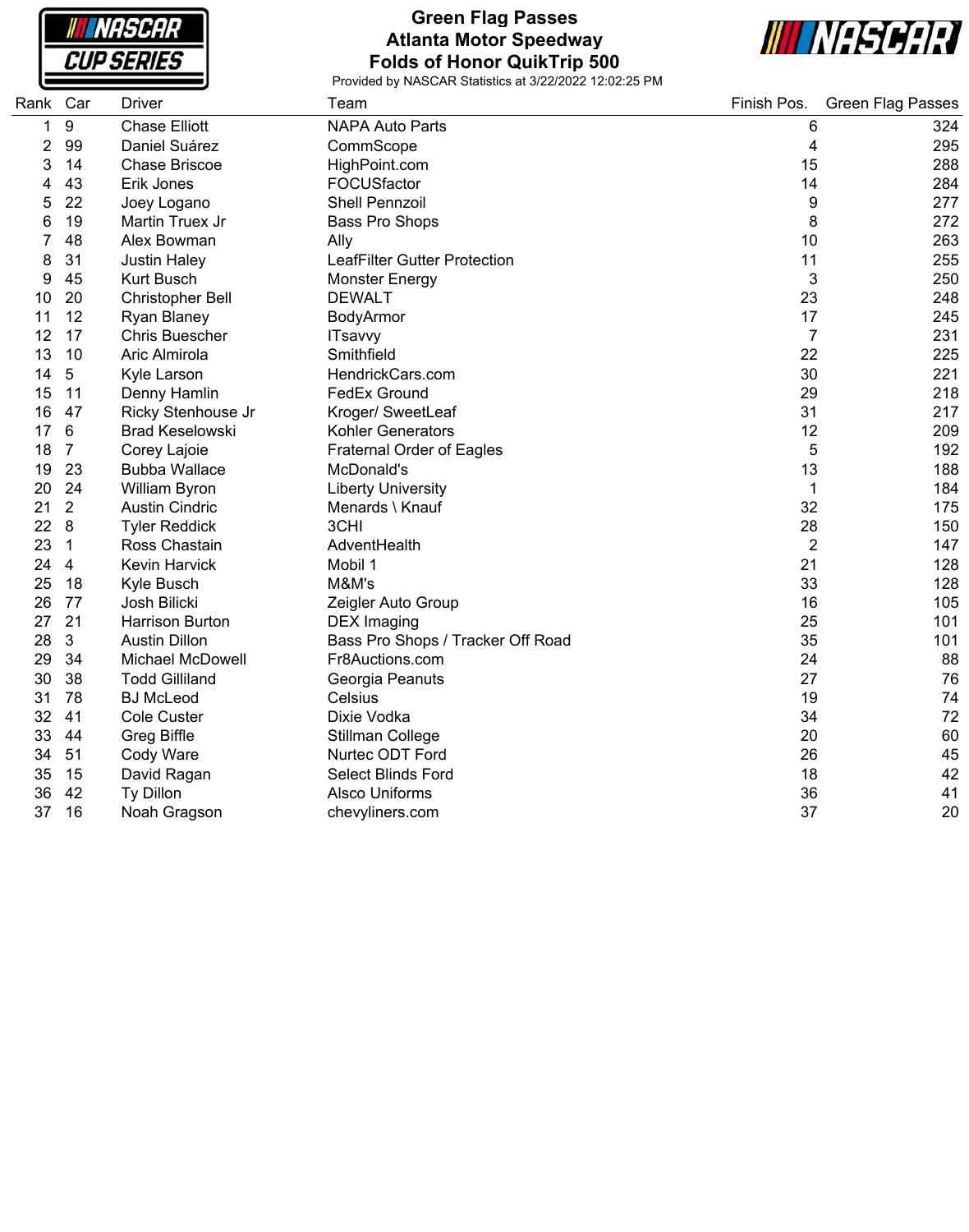

# **Green Flag Speed Atlanta Motor Speedway Folds of Honor QuikTrip 500**



| Rank | Car            | <b>Driver</b>           | Team                              | Finish Pos.    | Green Flag Speed |
|------|----------------|-------------------------|-----------------------------------|----------------|------------------|
| 1    | 12             | Ryan Blaney             | BodyArmor                         | 17             | 183.536          |
| 2    | 24             | William Byron           | <b>Liberty University</b>         | 1              | 183.522          |
| 3    | 20             | <b>Christopher Bell</b> | <b>DEWALT</b>                     | 23             | 183.516          |
| 4    | 48             | Alex Bowman             | Ally                              | 10             | 183.499          |
| 5    | 22             | Joey Logano             | <b>Shell Pennzoil</b>             | 9              | 183.488          |
| 6    | 9              | <b>Chase Elliott</b>    | <b>NAPA Auto Parts</b>            | 6              | 183.476          |
| 7    | 43             | Erik Jones              | FOCUSfactor                       | 14             | 183.472          |
| 8    | 99             | Daniel Suárez           | CommScope                         | 4              | 183.468          |
| 9    | 14             | <b>Chase Briscoe</b>    | HighPoint.com                     | 15             | 183.438          |
| 10   | 23             | <b>Bubba Wallace</b>    | McDonald's                        | 13             | 183.427          |
| 11   | 31             | <b>Justin Haley</b>     | LeafFilter Gutter Protection      | 11             | 183.420          |
| 12   | $\mathbf{1}$   | Ross Chastain           | AdventHealth                      | $\overline{2}$ | 183.408          |
| 13   | $\overline{7}$ | Corey Lajoie            | <b>Fraternal Order of Eagles</b>  | 5              | 183.365          |
| 14   | 19             | Martin Truex Jr         | Bass Pro Shops                    | 8              | 183.341          |
| 15   | 45             | <b>Kurt Busch</b>       | <b>Monster Energy</b>             | 3              | 183.315          |
| 16   | 17             | <b>Chris Buescher</b>   | <b>ITsavvy</b>                    | $\overline{7}$ | 183.277          |
| 17   | 47             | Ricky Stenhouse Jr      | Kroger/ SweetLeaf                 | 31             | 183.237          |
| 18   | $\overline{5}$ | Kyle Larson             | HendrickCars.com                  | 30             | 183.225          |
| 19   | 11             | Denny Hamlin            | <b>FedEx Ground</b>               | 29             | 183.214          |
| 20   | 10             | Aric Almirola           | Smithfield                        | 22             | 183.105          |
| 21   | 6              | <b>Brad Keselowski</b>  | <b>Kohler Generators</b>          | 12             | 183.094          |
| 22   | 77             | Josh Bilicki            | Zeigler Auto Group                | 16             | 183.039          |
| 23   | $\sqrt{2}$     | <b>Austin Cindric</b>   | Menards \ Knauf                   | 32             | 182.978          |
| 24   | 3              | <b>Austin Dillon</b>    | Bass Pro Shops / Tracker Off Road | 35             | 182.978          |
| 25   | 8              | <b>Tyler Reddick</b>    | 3CHI                              | 28             | 182.572          |
| 26   | 34             | <b>Michael McDowell</b> | Fr8Auctions.com                   | 24             | 182.415          |
| 27   | 42             | Ty Dillon               | <b>Alsco Uniforms</b>             | 36             | 182.398          |
| 28   | 78             | <b>BJ McLeod</b>        | Celsius                           | 19             | 182.377          |
| 29   | 44             | Greg Biffle             | Stillman College                  | 20             | 182.320          |
| 30   | 38             | <b>Todd Gilliland</b>   | Georgia Peanuts                   | 27             | 182.204          |
| 31   | 41             | Cole Custer             | Dixie Vodka                       | 34             | 181.858          |
| 32   | 18             | Kyle Busch              | M&M's                             | 33             | 181.847          |
| 33   | 16             | Noah Gragson            | chevyliners.com                   | 37             | 181.778          |
| 34   | 51             | Cody Ware               | Nurtec ODT Ford                   | 26             | 181.712          |
| 35   | 15             | David Ragan             | Select Blinds Ford                | 18             | 181.160          |
| 36   | $\overline{4}$ | Kevin Harvick           | Mobil 1                           | 21             | 180.678          |
| 37   | 21             | <b>Harrison Burton</b>  | <b>DEX</b> Imaging                | 25             | 179.739          |
|      |                |                         |                                   |                |                  |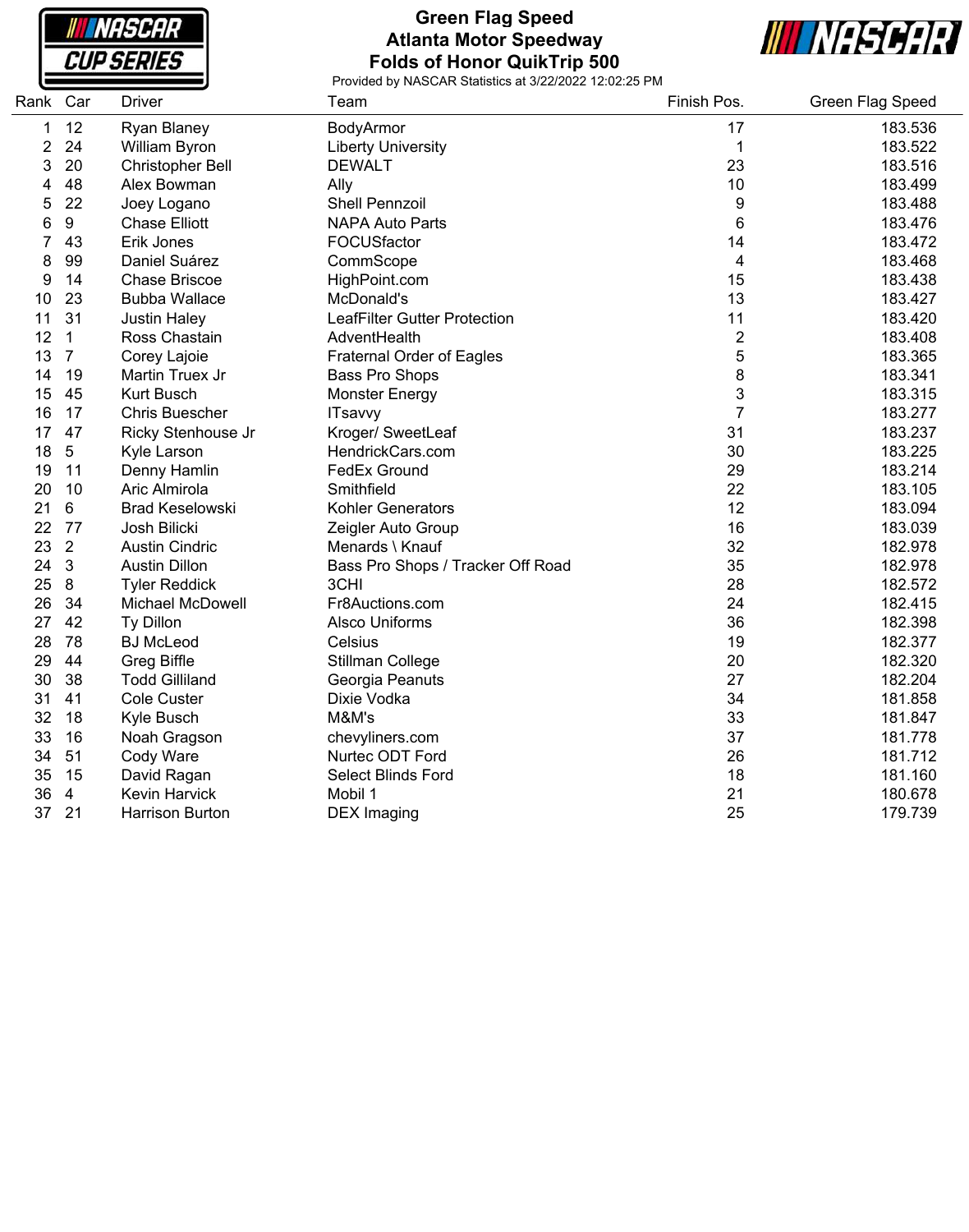**NASCAR CUP SERIES** 

# **Laps in Top 15 Atlanta Motor Speedway Folds of Honor QuikTrip 500**



| Rank | Car              | <b>Driver</b>           | Team                              | Percentage | Finish Pos.    | Laps           |
|------|------------------|-------------------------|-----------------------------------|------------|----------------|----------------|
| 1    | 24               | William Byron           | <b>Liberty University</b>         | 94.5       |                | 307            |
| 2    | $\boldsymbol{9}$ | <b>Chase Elliott</b>    | <b>NAPA Auto Parts</b>            | 87.4       | 6              | 284            |
| 3    | 12               | Ryan Blaney             | BodyArmor                         | 81.9       | 17             | 266            |
| 4    | 99               | Daniel Suárez           | CommScope                         | 80.9       | 4              | 263            |
| 5    | 43               | Erik Jones              | FOCUSfactor                       | 77.9       | 14             | 253            |
| 6    | 20               | <b>Christopher Bell</b> | <b>DEWALT</b>                     | 72.0       | 23             | 234            |
|      | 22               | Joey Logano             | <b>Shell Pennzoil</b>             | 71.4       | 9              | 232            |
| 8    | 23               | <b>Bubba Wallace</b>    | McDonald's                        | 67.7       | 13             | 220            |
| 9    | 14               | <b>Chase Briscoe</b>    | HighPoint.com                     | 65.9       | 15             | 214            |
| 10   | 17               | <b>Chris Buescher</b>   | <b>ITsavvy</b>                    | 65.2       | 7              | 212            |
| 11   | 1                | Ross Chastain           | AdventHealth                      | 61.5       | $\overline{2}$ | 200            |
| 12   | 10               | Aric Almirola           | Smithfield                        | 60.3       | 22             | 196            |
| 13   | 19               | Martin Truex Jr         | Bass Pro Shops                    | 59.1       | 8              | 192            |
| 14   | 11               | Denny Hamlin            | <b>FedEx Ground</b>               | 56.0       | 29             | 182            |
| 15   | 48               | Alex Bowman             | Ally                              | 54.5       | 10             | 177            |
| 16   | 6                | <b>Brad Keselowski</b>  | <b>Kohler Generators</b>          | 53.5       | 12             | 174            |
| 17   | 47               | Ricky Stenhouse Jr      | Kroger/ SweetLeaf                 | 52.6       | 31             | 171            |
| 18   | 31               | <b>Justin Haley</b>     | LeafFilter Gutter Protection      | 48.0       | 11             | 156            |
| 19   | 45               | Kurt Busch              | Monster Energy                    | 46.8       | 3              | 152            |
| 20   | $\overline{2}$   | <b>Austin Cindric</b>   | Menards \ Knauf                   | 42.5       | 32             | 138            |
| 21   | 8                | <b>Tyler Reddick</b>    | 3CHI                              | 38.2       | 28             | 124            |
| 22   | 4                | <b>Kevin Harvick</b>    | Mobil 1                           | 32.6       | 21             | 106            |
| 23   | 18               | Kyle Busch              | M&M's                             | 30.8       | 33             | 100            |
| 24   | 5                | Kyle Larson             | HendrickCars.com                  | 28.0       | 30             | 91             |
| 25   | $\mathbf{3}$     | <b>Austin Dillon</b>    | Bass Pro Shops / Tracker Off Road | 23.7       | 35             | 77             |
| 26   | $\overline{7}$   | Corey Lajoie            | <b>Fraternal Order of Eagles</b>  | 16.3       | 5              | 53             |
| 27   | 77               | Josh Bilicki            | Zeigler Auto Group                | 8.9        | 16             | 29             |
| 28   | 44               | Greg Biffle             | Stillman College                  | 5.5        | 20             | 18             |
| 29   | 34               | Michael McDowell        | Fr8Auctions.com                   | 5.5        | 24             | 18             |
| 30   | 38               | <b>Todd Gilliland</b>   | Georgia Peanuts                   | 5.2        | 27             | 17             |
| 31   | 78               | <b>BJ</b> McLeod        | Celsius                           | 2.5        | 19             | 8              |
| 32   | 15               | David Ragan             | <b>Select Blinds Ford</b>         | 1.5        | 18             | 5              |
| 33   | 21               | <b>Harrison Burton</b>  | <b>DEX</b> Imaging                | 1.2        | 25             | 4              |
| 34   | 51               | Cody Ware               | Nurtec ODT Ford                   | 0.6        | 26             | $\overline{2}$ |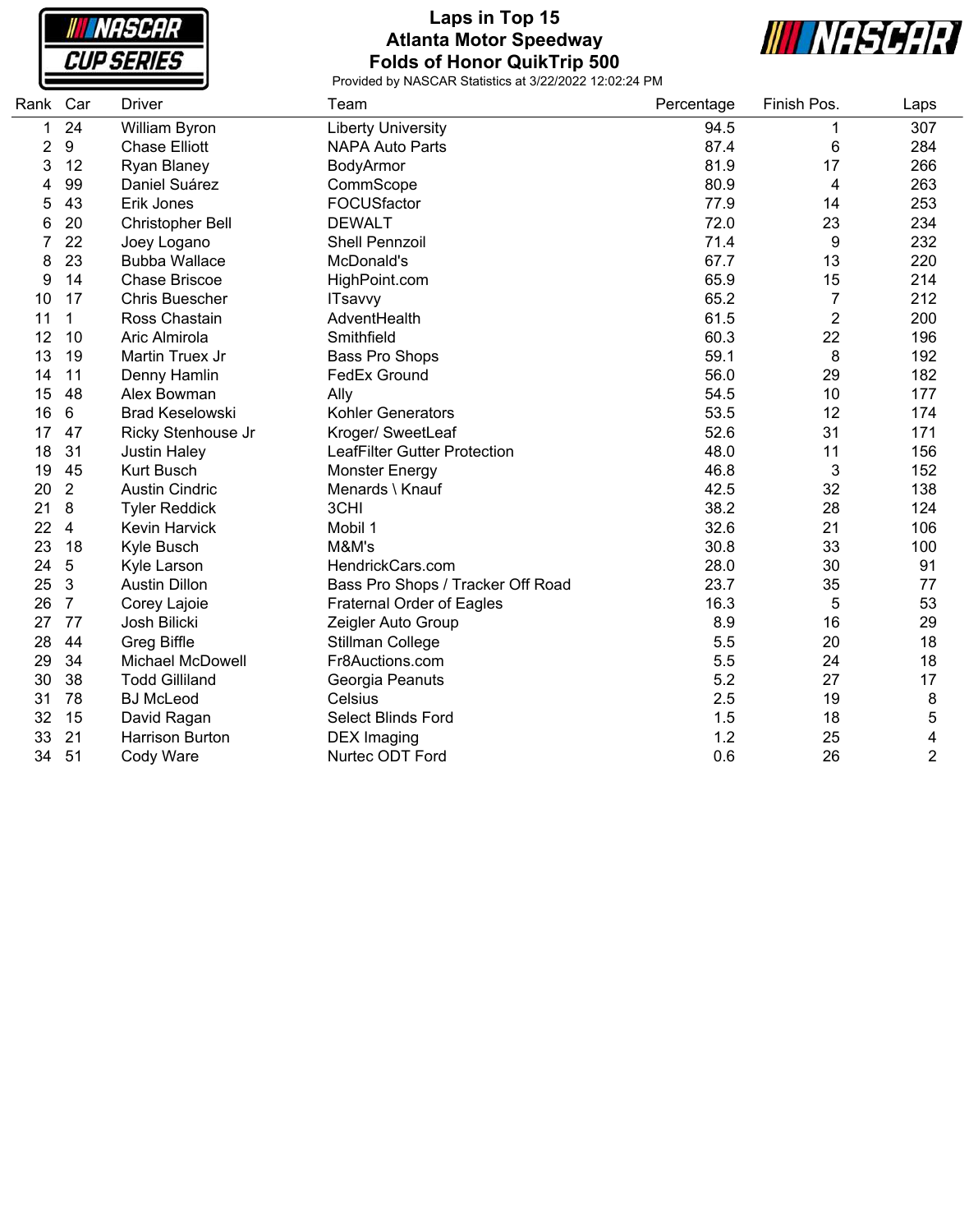

# **Laps Led Atlanta Motor Speedway Folds of Honor QuikTrip 500**



| Rank | Car | Driver                  | Team                         | Percentage | Finish Pos. | Laps |
|------|-----|-------------------------|------------------------------|------------|-------------|------|
|      | 24  | William Byron           | <b>Liberty University</b>    | 34.15      |             | 111  |
| 2    |     | Ross Chastain           | AdventHealth                 | 12.92      | 2           | 42   |
| 3    | 9   | <b>Chase Elliott</b>    | <b>NAPA Auto Parts</b>       | 8.92       | 6           | 29   |
| 4    | 47  | Ricky Stenhouse Jr      | Kroger/ SweetLeaf            | 11.00      | 31          | 22   |
| 5    | 18  | Kyle Busch              | M&M's                        | 12.28      | 33          | 21   |
| 6    | 20  | <b>Christopher Bell</b> | <b>DEWALT</b>                | 4.92       | 23          | 16   |
|      | 12  | Ryan Blaney             | BodyArmor                    | 4.62       | 17          | 15   |
| 8    | 99  | Daniel Suárez           | CommScope                    | 4.00       | 4           | 13   |
| 9    | 22  | Joey Logano             | Shell Pennzoil               | 3.69       | 9           | 12   |
| 10   | 4   | <b>Kevin Harvick</b>    | Mobil 1                      | 3.38       | 21          | 11   |
| 11   | 10  | Aric Almirola           | Smithfield                   | 1.85       | 22          | 6    |
| 12   | 19  | Martin Truex Jr         | Bass Pro Shops               | 1.54       | 8           | 5    |
| 13   | 14  | <b>Chase Briscoe</b>    | HighPoint.com                | 1.54       | 15          | 5    |
| 14   | 8   | <b>Tyler Reddick</b>    | 3CHI                         | 2.04       | 28          | 5    |
| 15   | 45  | Kurt Busch              | <b>Monster Energy</b>        | 1.23       | 3           | 4    |
| 16   | 23  | <b>Bubba Wallace</b>    | McDonald's                   | 0.92       | 13          | 3    |
| 17   | 78  | <b>BJ</b> McLeod        | Celsius                      | 0.62       | 19          |      |
| 18   | 31  | <b>Justin Haley</b>     | LeafFilter Gutter Protection | 0.31       | 11          |      |
| 19   | 11  | Denny Hamlin            | FedEx Ground                 | 0.47       | 29          |      |
| 20   | 5   | Kyle Larson             | HendrickCars.com             | 0.47       | 30          |      |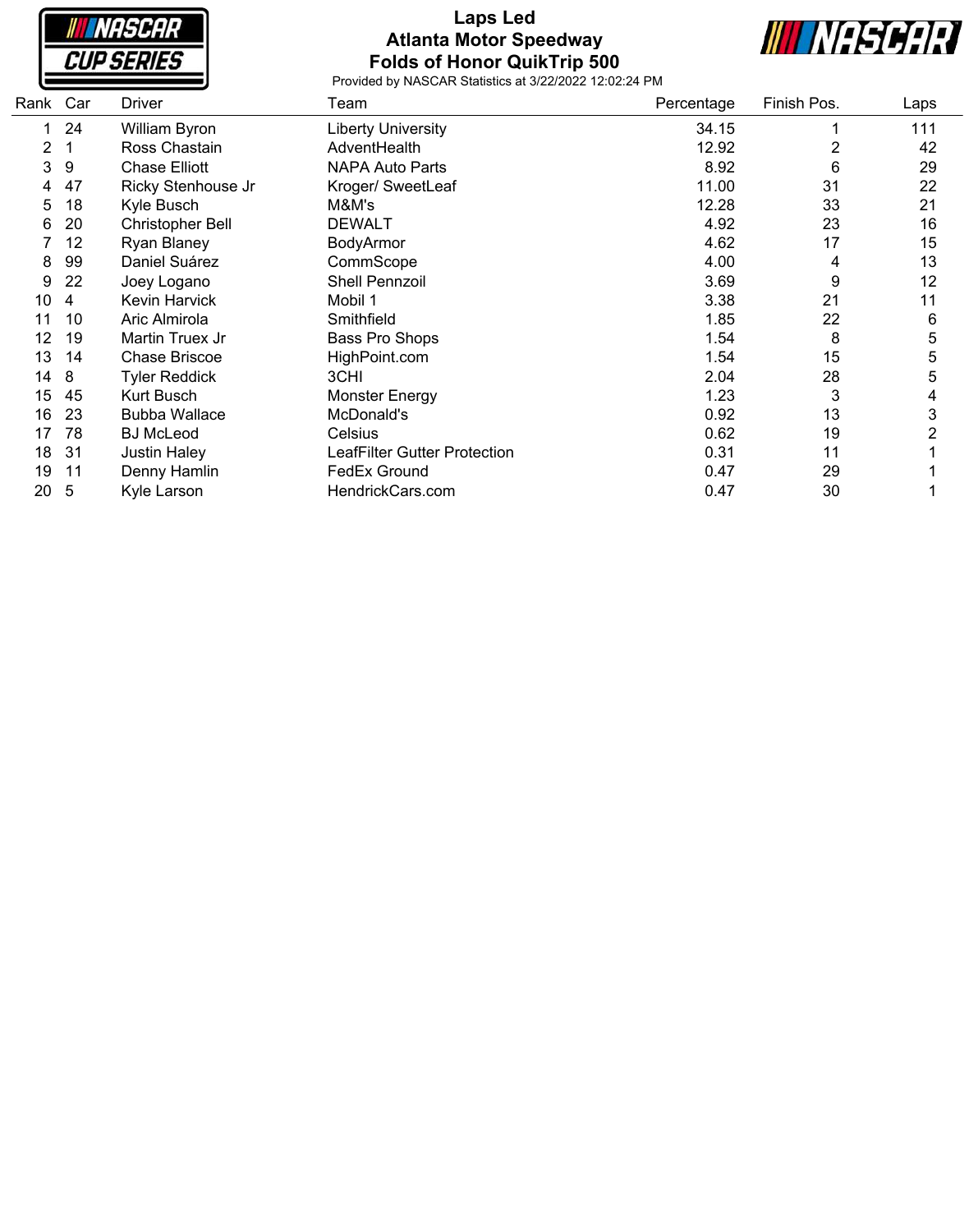

# **Quality Passes Atlanta Motor Speedway Folds of Honor QuikTrip 500**



| Rank | Car            | <b>Driver</b>           | Team                                | Finish Pos.    | <b>Quality Passes</b> |
|------|----------------|-------------------------|-------------------------------------|----------------|-----------------------|
| 1    | 9              | <b>Chase Elliott</b>    | <b>NAPA Auto Parts</b>              | 6              | 282                   |
| 2    | 99             | Daniel Suárez           | CommScope                           | 4              | 238                   |
| 3    | 22             | Joey Logano             | <b>Shell Pennzoil</b>               | 9              | 234                   |
|      | 43             | Erik Jones              | FOCUSfactor                         | 14             | 201                   |
| 5    | 14             | <b>Chase Briscoe</b>    | HighPoint.com                       | 15             | 195                   |
| 6    | 11             | Denny Hamlin            | <b>FedEx Ground</b>                 | 29             | 193                   |
|      | 19             | Martin Truex Jr         | Bass Pro Shops                      | 8              | 184                   |
| 8    | 12             | Ryan Blaney             | BodyArmor                           | 17             | 183                   |
| 9    | 17             | Chris Buescher          | <b>ITsavvy</b>                      | $\overline{7}$ | 179                   |
| 10   | 47             | Ricky Stenhouse Jr      | Kroger/ SweetLeaf                   | 31             | 170                   |
| 11   | 45             | <b>Kurt Busch</b>       | <b>Monster Energy</b>               | 3              | 159                   |
| 12   | 48             | Alex Bowman             | Ally                                | 10             | 157                   |
| 13   | 24             | William Byron           | <b>Liberty University</b>           | 1              | 156                   |
| 14   | 20             | Christopher Bell        | <b>DEWALT</b>                       | 23             | 156                   |
| 15   | 31             | <b>Justin Haley</b>     | <b>LeafFilter Gutter Protection</b> | 11             | 152                   |
| 16   | 6              | <b>Brad Keselowski</b>  | <b>Kohler Generators</b>            | 12             | 145                   |
| 17   | $\overline{2}$ | <b>Austin Cindric</b>   | Menards \ Knauf                     | 32             | 135                   |
| 18   | 1              | Ross Chastain           | AdventHealth                        | $\overline{2}$ | 133                   |
| 19   | 23             | <b>Bubba Wallace</b>    | McDonald's                          | 13             | 122                   |
| 20   | 8              | <b>Tyler Reddick</b>    | 3CHI                                | 28             | 122                   |
| 21   | 10             | Aric Almirola           | Smithfield                          | 22             | 120                   |
| 22   | 5              | Kyle Larson             | HendrickCars.com                    | 30             | 100                   |
| 23   | 4              | <b>Kevin Harvick</b>    | Mobil 1                             | 21             | 82                    |
| 24   | 3              | <b>Austin Dillon</b>    | Bass Pro Shops / Tracker Off Road   | 35             | 78                    |
| 25   | 18             | Kyle Busch              | M&M's                               | 33             | 75                    |
| 26   | 7              | Corey Lajoie            | <b>Fraternal Order of Eagles</b>    | 5              | 63                    |
| 27   | 38             | <b>Todd Gilliland</b>   | Georgia Peanuts                     | 27             | 20                    |
| 28   | 34             | <b>Michael McDowell</b> | Fr8Auctions.com                     | 24             | 12                    |
| 29   | 77             | Josh Bilicki            | Zeigler Auto Group                  | 16             | 8                     |
| 30   | 44             | <b>Greg Biffle</b>      | Stillman College                    | 20             | 6                     |
| 31   | 15             | David Ragan             | <b>Select Blinds Ford</b>           | 18             | 3                     |
| 32   | 51             | Cody Ware               | Nurtec ODT Ford                     | 26             | 1                     |
| 33   | 42             | Ty Dillon               | <b>Alsco Uniforms</b>               | 36             | 1                     |